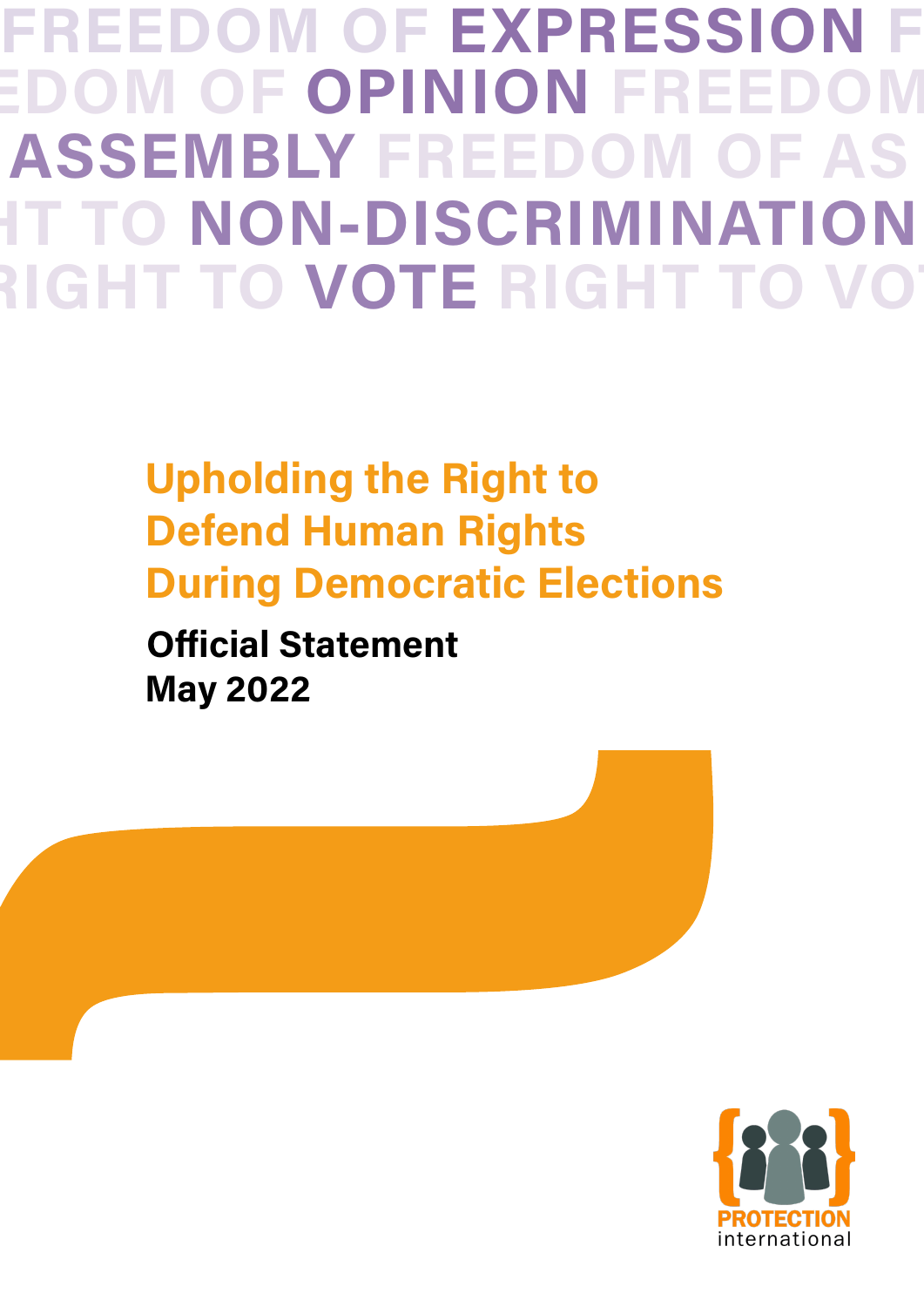*Protection International (PI) is an international non-profit organisation that supports human rights defenders (HRDs) in developing their security and protection management strategies. Our ethos is centred around HRDs and their right to defend human rights. Specifically in this case, the right to freedom of expression, the right to vote, the right to free and fair elections within a democratic society and for the upholding of the rule of law and the will of the people. Presidential and legislative elections will take place in several countries in 2022 and 2023, and PI is concerned about the disregard for human rights and incidences of harassment against people who promote and protect human rights during elections. PI condemns any form of violence, including acts of intimidation, attacks and extra-judicial killings around the globe, particularly in countries where Protection International operates.*

Upcoming elections in some of the countries where Protection International works: **Colombia**'s presidential elections on 29 May (and second round on 19 June 2022); the **Democratic Republic of Congo**'s National Assembly elections in July 2022 and presidential elections between September and December in 2023; **Kenya**'s general elections (for the President, National Assembly and Senate) on 9 August 2022; **Brazil**'s general elections on 2 October 2022; **Thailand**'s legislative elections in March 2023; **Guatemala**'s general elections (President and Congress) on 25 June 2023; **Indonesia**'s general elections in April 2024; **Tanzania**'s elections in October 2025.

As people who promote and protect human rights and their civil society organisations (CSOs) mobilise to ensure the realisation of transparent democratic processes in their countries, many have experienced threats and intimidation by political and economic power holders.<sup>1</sup> International standards recognise the key role of human rights defenders and their organisations in the participation of public affairs for upholding the rule of law and the realisation of human rights.<sup>2</sup> "Despite this recognised centrality, civil society actors are *commonly subjected to targeted persecution to prevent them from engaging in electionrelated activities*", said Alice Nah, President of Protection International's Board of Directors. "*Defenders can act as civic educators, observers and monitors verifying votes and decrying corrupt practices during elections*", she emphasised.

The people and organisations who defend human rights are at high risk of being targeted with defamation campaigns, harassment and intimidation, office break-ins, arrests and detentions, criminalisation, [increased monitoring and surveillance both offline and online](https://www.amnesty.org/en/latest/news/2021/07/the-pegasus-project/), and physical assaults and attacks both by state and non-state actors. Just recently in the Philippines, [HRDs were targeted with harassment and attacks](https://monitor.civicus.org/updates/2022/02/03/journalists-and-activists-remain-risk-philippines-election-looms/) before, during and after the 9 May presidential elections. As Colombia braces for the first round of presidential elections on 29 May 2022, [several defenders and social leaders have been attacked and killed](https://elpais.com/planeta-futuro/que-mueve-a/2022-04-29/diana-martinez-y-la-violencia-sin-fin-en-colombia.html) amidst a highly polarised political campaign.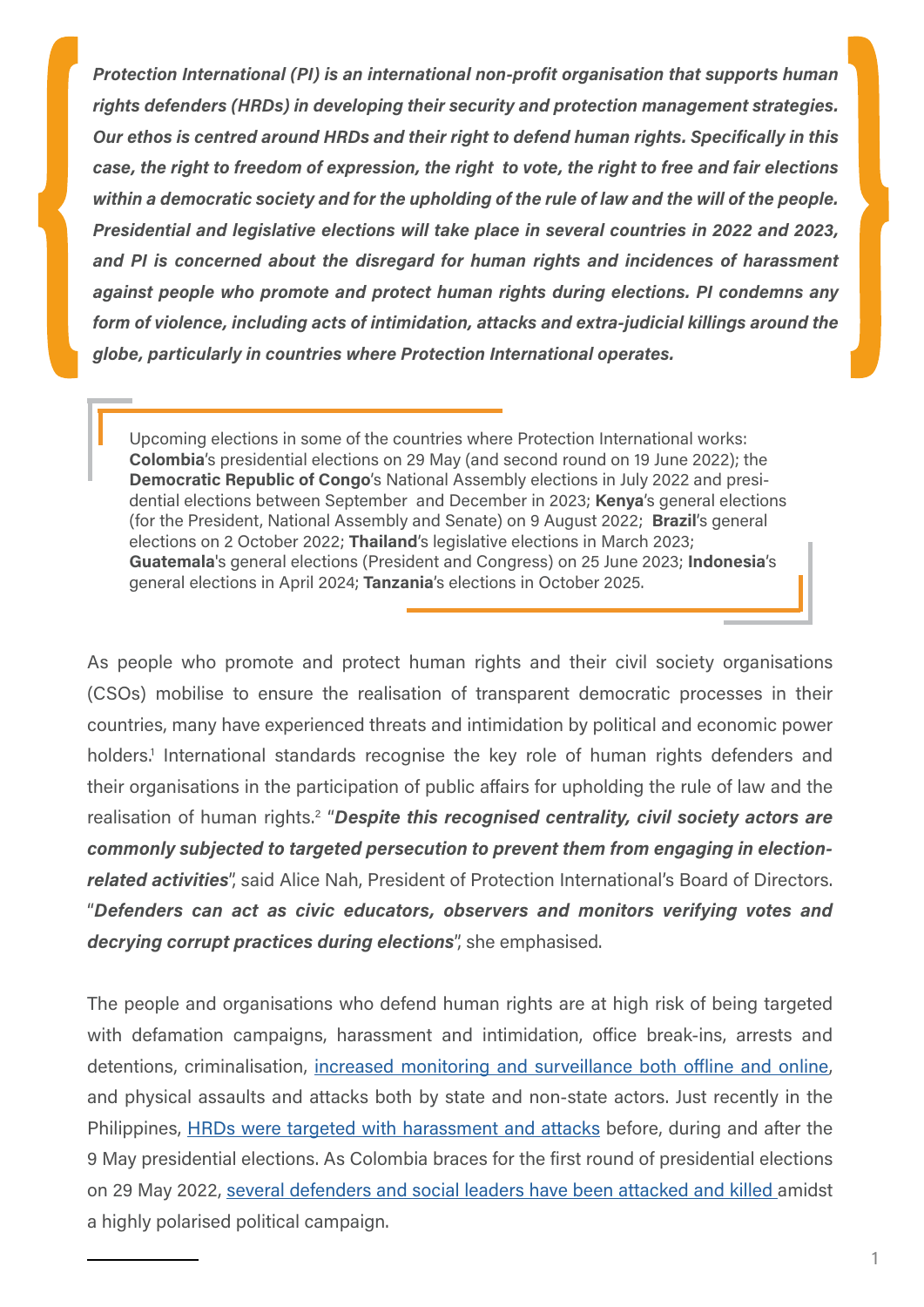We have also seen election violence and [criminalisation of defenders](https://www.protectioninternational.org/en/policy-maker-tools/criminalization-la-lucha-movement-drc-criminalisation-series-3) in the Democratic Republic of Congo in the run-up to the 2017-2018 elections. We watched in horror as postelection violence in Kenya in 2007-2008 resulted to over [1,300 people killed and around 6,000](https://www.csis.org/blogs/smart-global-health/post-election-violence-kenya-and-its-aftermath) [people internally displaced](https://www.csis.org/blogs/smart-global-health/post-election-violence-kenya-and-its-aftermath). Protection International both condemns and actively works against any form of violence, and calls on states to act proactively to ensure that the right to defend human rights is not violated.

During election periods, the protection of political speech, public debate, journalistic activity and commentary on matters of public interest and human rights are particularly important. Therefore, the threshold to justify interference with freedom of expression during election periods should be set even higher. Members of society who are working to defend human rights play an important role in upholding the rule of law and keeping democracies alive and healthy. They are the ones mobilising for monitoring electoral processes so that they are transparent and fair, so that all citizens be able to cast their votes and so that each and every vote be counted.

Threats, repression and violence against those promoting and defending human rights send a powerful message to the rest of society, especially during high-stakes elections. Voters who witness violations of freedom of opinion and expression may not feel confident in their ability to participate independently and freely in the elections, thus empowering some politicians to subvert democratic processes. "*In keeping with the genuine spirit of democracy, electoral contests should allow social tensions and conflicts to be addressed by peaceful means. Protection International demands the respect of their right to defend human rights for those activists who contribute to making democracies more vibrant*", declared Mae Ocampo, Executive Director of Protection International.

**<sup>1</sup>** To learn more about Protection International's [#StayWithDefenders during COVID-19 campaign](https://www.protectioninternational.org/en/news/staywithdefenders-pis-global-campaign-right-defend-human-rights-times-covid-19), visit our website or [read our op-ed series](https://www.openglobalrights.org/risking-your-life-for-human-rights-during-a-pandemic/) which discusses the impact of the pandemic on HRDs.

**<sup>2</sup>** UNGA Resolution 53/144 (Declaration on the Right and Responsibility of Individuals, Groups and Organs of Society to Promote and Protect Universally Recognized Human Rights and Fundamental Freedoms) of 8 March 1999.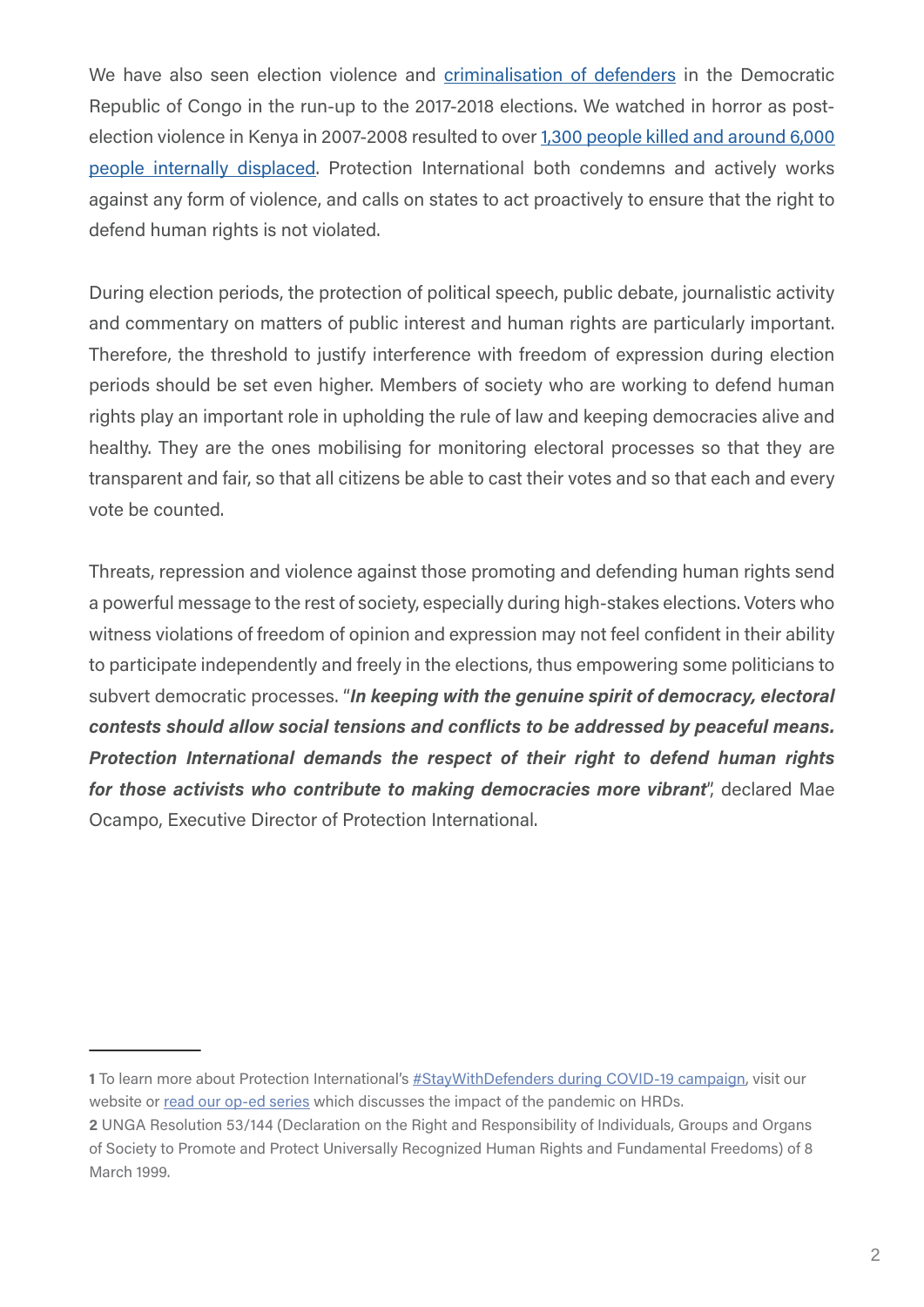# **Recommendations for upholding the right to defend human rights**

#### **To government and state authorities:**

- Clearly and publicly declare support to HRDs and CSOs, highlighting the key role they play in fair elections and express a zero tolerance stance for violence against them during elections and otherwise.
- Prioritise transparency and accountability by taking swift and preventive action to ensure the protection of HRDs and CSOs against threats and attacks. Any attacks that occur should be properly documented, exposed and responded to in a timely and effective manner to avoid impunity. Preventive action is needed so that extra judicial killings, intimidation and arbitrary detention of HRDs and journalists, particularly those involved in election monitoring, do not take place. Preventive action should be gender-sensitive and take into account the specific attacks women HRDs may be subject to.

#### **To diplomatic missions of key international stakeholders (namely the United Nations, the European Union, the U.S., among others):**

- Clearly and publicly declare support to HRDs and CSOs, highlighting the key role they play in fair elections and express a zero tolerance stance for violence against them during elections and otherwise.
- Provide effective protection support to HRDs and CSOs before, during and after electoral processes, including through financial, security-related, diplomatic or other means.
- Encourage States to ensure full transparency in electoral processes by inviting international observation missions and to welcome observation by non-partisan human rights groups.
- Follow up with States to ensure that they remain accountable for violations of the right to defend human rights.